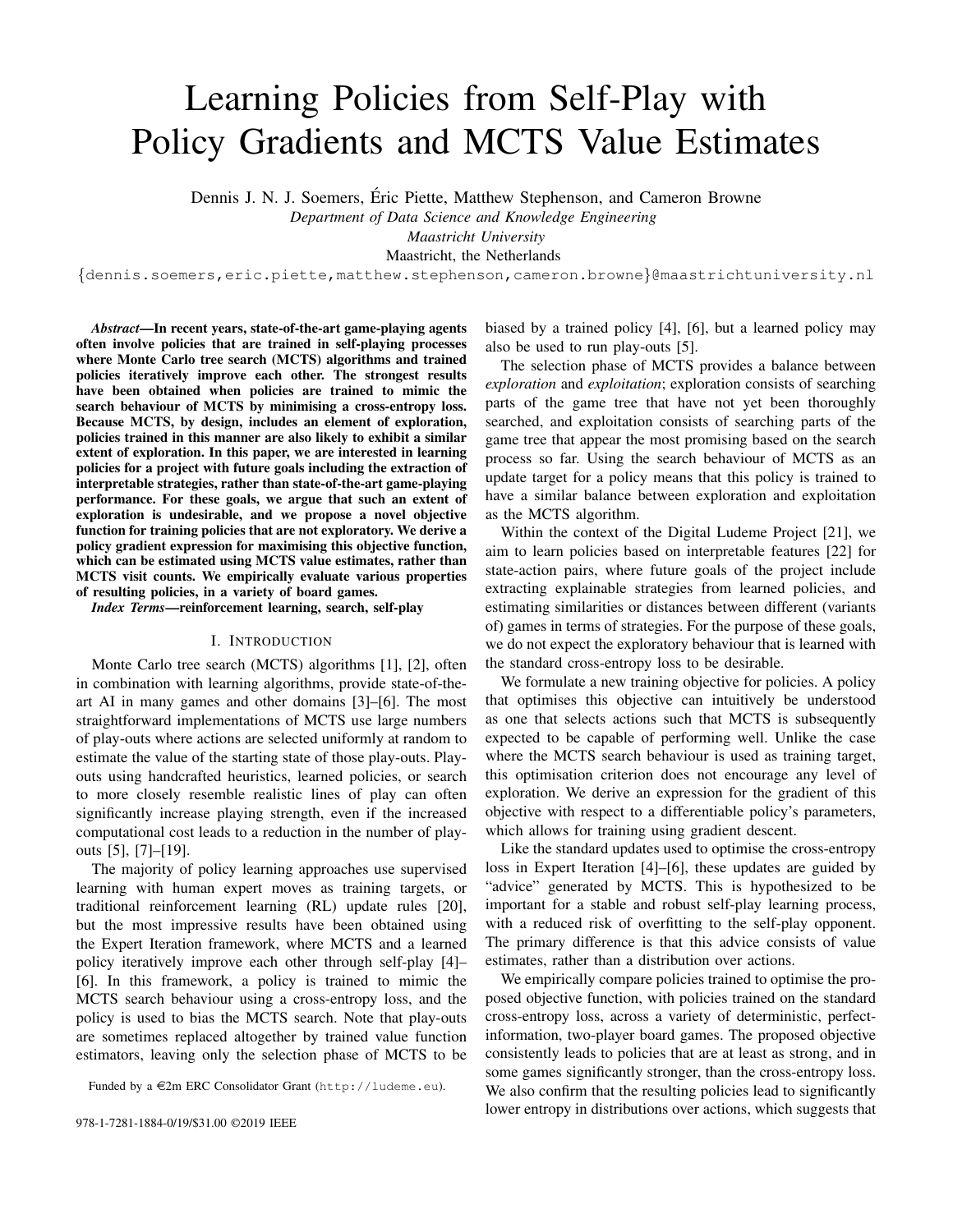learned policies are less exploratory. Finally, we compare the resulting distributions of weights learned for different features, and the performance of MCTS agents biased by policies trained on the different objectives.

# II. BACKGROUND

This section formalises the concepts from reinforcement learning (RL) theory required in this paper. We assume a standard single-agent setting. When subsequently applying these concepts to multi-player, adversarial game settings, any states in which a learning agent is not the player to move are ignored, and moves selected by opponents are simply assumed to be a part of the "environment" and its transition dynamics.

## *A. Markov Decision Processes*

We use the standard single-agent, fully-observable, episodic Markov decision process (MDP) setting, where  $S$  denotes a set of states, and A denotes a set of actions. At discrete time steps  $t = 0, 1, \ldots$ , the agent observes states  $S_t \in \mathcal{S}$ . Whenever  $S_t$ is not terminal, the agent selects an action  $A_t \in \mathcal{A}(S_t)$  from the set of actions  $A(S_t)$  that are legal in  $S_t$ , which leads to an observed reward  $R_{t+1} \in \mathbb{R}$ . We assume that there is a fixed starting state  $s_0$ . Given a current state s and action  $a$ , the probability of observing any arbitrary successor state  $s'$ and reward r is given by  $p(s', r | s, a) = Pr\{S_t = s', R_t = s'\}$  $r | S_{t-1} = s, A_{t-1} = a$ .

Let  $\pi$  denote some policy, such that  $\pi(s, a)$  denotes the probability of selecting an action  $a$  in a state  $s$ , and  $\sum_{a \in \mathcal{A}(s)} \pi(s, a) = 1$ . The value  $V^{\pi}(s)$  of a state s under policy  $\pi$  is given by (1):

$$
V^{\pi}(s) \doteq \mathbb{E}\left[\sum_{t=0}^{\infty} \gamma^t R_{t+1} \mid S_0 = s, A_t \sim \pi\right],\qquad(1)
$$

where  $0 \leq \gamma \leq 1$  denotes a discount factor (in the board games applications considered in this paper, typically  $\gamma = 1$ ). We define  $R_t \doteq 0$  for  $t > T$  in any episode where  $S_T$  is a terminal state. The value  $Q^{\pi}(s, a)$  of an action a in a state s under policy  $\pi$  is given by (2):

$$
Q^{\pi}(s, a) \doteq \mathbb{E}\left[\sum_{t=0}^{\infty} \gamma^t R_{t+1} \mid S_0 = s, A_0 = a, A_{>0} \sim \pi\right],
$$
\n(2)

where  $A_{>0}$  covers all actions  $A_t$  where  $t > 0$ .

# *B. Policy Gradients*

Let  $J(\pi)$  denote the expected performance, in terms of returns per episode, of a policy  $\pi$ :

$$
J(\pi) \doteq \mathbb{E}\left[\sum_{t=0}^{\infty} \gamma^t R_{t+1} \mid S_0 = s_0, A_t \sim \pi\right] = V^{\pi}(s_0). \quad (3)
$$

A common goal in RL is to find a policy  $\pi$  such that this objective is maximised. Suppose that  $\pi(\cdot, \cdot)$  is a differentiable function, parameterised by a vector  $\theta$ , such that  $\nabla_{\theta} \pi(\cdot, \cdot)$ exists. Then, the Policy Gradient Theorem [23] states that:

$$
\nabla_{\boldsymbol{\theta}} J(\pi) = \sum_{s \in \mathcal{S}} d^{\pi}(s) \sum_{a \in \mathcal{A}(s)} \nabla_{\boldsymbol{\theta}} \pi(s, a) Q^{\pi}(s, a), \qquad (4)
$$

where  $d^{\pi}(s) \doteq \sum_{t=0}^{\infty} \gamma^t Pr\{S_t = s \mid S_0 = s_0, A_{lt} \sim \pi\}$ gives a discounted weighting of states according to how likely they are to be reached in trajectories following  $\pi$ . Samplebased estimators of this gradient allow for the objective to be optimised directly, using stochastic gradient ascent to adjust the policy parameters  $\theta$  [20], [24], [25].

## *C. Monte Carlo Tree Search Value Estimates*

Most variants of Monte Carlo tree search (MCTS) [3] can be viewed as RL approaches which, based on simulated experience, learn on-policy value estimates for the states represented by nodes in the search tree that is gradually built up [26]. Let  $\sigma$  denote a state from which we run an MCTS search process (meaning that  $\sigma$  corresponds to the root node). Then we can formally describe a policy  $\mathcal{M}_{\sigma}$ :

$$
\mathcal{M}_{\sigma}(s, a) = \begin{cases} \frac{N(s, a)}{\sum_{a'} N(s, a')} & \text{if s in search tree,} \\ \rho(s, a) & \text{otherwise,} \end{cases}
$$
 (5)

where  $N(s, a)$  denotes the number of times that the search process selected a in the node representing s, and  $\rho(s, a)$ denotes the roll-out policy.

Suppose that value estimates  $V(s)$  in nodes of the search tree are computed, as is customary, as the averages of backpropagated scores, or using some other approach that can be viewed as implementing on-policy backups – such as Sarsa-UCT( $\lambda$ ) [26]. These value estimates are then unbiased estimators of  $V^{\mathcal{M}_s}$ , as defined in (1). We typically expect these value estimates to be unreliable and exhibit high variance deep in the search tree, but, given a sufficiently high MCTS iteration count, they may be more reliable close to the root node.

#### III. POLICY GRADIENT WITH MCTS VALUE ESTIMATES

Unlike the standard cross-entropy loss used in Expert Iteration, optimising the policy gradient objective of (3) does not incentivise an element of exploration in trained policies. However, this objective focuses on the long-term performance of the standalone policy  $\pi$  being trained. Suppose that it is infeasible to learn a good distribution  $\pi(s, \cdot)$  over actions in some state  $s$  – for instance because there are no features available that allow distinguishing between any actions in s. Reaching s will then be detrimental to the long-term performance of  $\pi$  according to (3), and actions leading to s will therefore be disincentivized, even if they may otherwise clearly be a part of the principal variation. This is problematic when we aim to use  $\pi$  for purposes such as strategy extraction (even if only for some parts of the state space), rather than using it for standalone game-playing.

# *A. Objective Function*

To address the issues illustrated above, we propose to maximise the objective function given by (6), where  $\pi$  is the apprentice policy to be trained, parameterised by a vector  $\theta$ :

$$
J_{TSPG}(\pi) \doteq \sum_{t=0}^{\infty} \mathbb{E} \left[ \gamma^t R_{t+1} \mid S_0 = s_0, A_t \sim \pi, A_{\neq t} \sim \mathcal{M} \right],
$$
\n(6)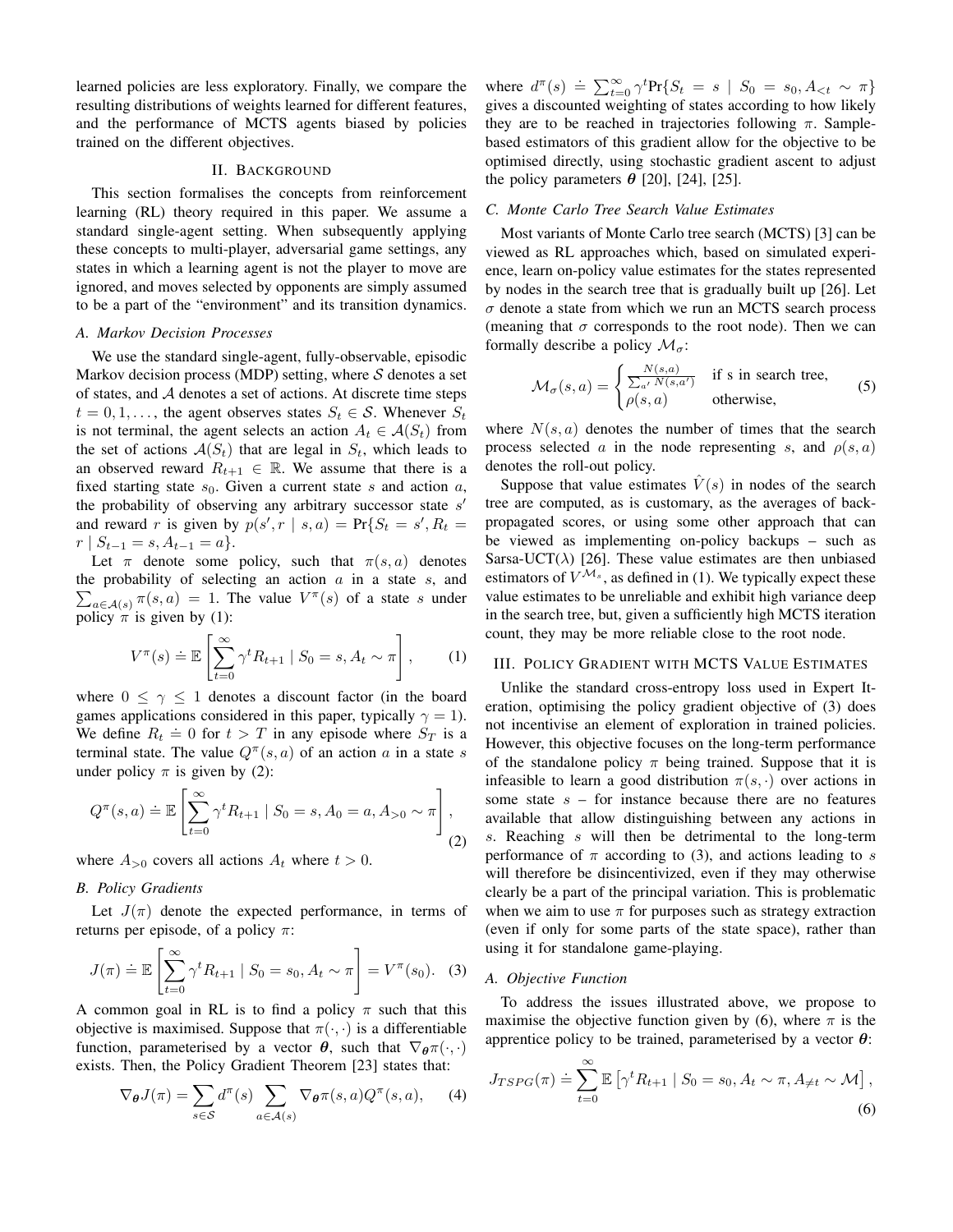where  $A_{\neq t} \sim M$  denotes that, for all  $t' \neq t$ , we run an MCTS process  $\mathcal{M}_{S_{t'}}$  and sample  $A_{t'}$  from  $\mathcal{M}_{S_{t'}}(S_{t'}, \cdot)$ . We refer to this as the *Tree-Search Policy Gradient* (TSPG) objective function. Intuitively, sampling actions  $A_{t'}$  for  $t' < t$  from MCTS can be understood as stating that it is only important for  $\pi$  to be well-trained in states that are likely to be reached when playing according to MCTS processes prior to time t. Sampling actions  $A_{t'}$  for  $t' > t$  from MCTS in this objective can be understood as stating that  $\pi$  is not required to be capable of playing well for the remainder of an episode, but only needs to be able to select actions such that MCTS would be expected to perform well in subsequent states.

Suppose that there is a small game tree, in which MCTS can easily find an optimal line of play, but where that optimal line of play leads to a subtree in which a parameterised policy  $\pi$  cannot play well. This may, for instance, be due to a lack of representational capacity of  $\pi$  itself (i.e. using a simple linear function), or due to using a restricted set of input features that is insufficient for states or actions in that subtree to be distinguished from each other. A standard RL objective function, such as the one in (3), would lead to a policy that learns to avoid that subtree altogether, because the same policy cannot guarantee long-term success in that subtree. We argue that this is detrimental for our goal of interpretable strategy extraction, because it leads to a poor strategy in the root of such a game tree. In contrast, the TSPG objective still allows for a strong strategy to be learned for states other than those in the problematic subtree.

# *B. Policy Gradient*

Our derivation of an expression for the gradient of this objective with respect to the parameters  $\theta$  takes inspiration from the original proof for the policy gradient theorem [23]. We start by defining  $V^{\pi M}(s)$  as the expected value of sampling a single action from  $\pi$  in state s, and sampling actions from MCTS search processes for the remainder of the episode:

$$
V^{\pi M}(s) \doteq \mathbb{E}\left[\sum_{t=0}^{\infty} \gamma^t R_{t+1} \mid S_0 = s, A_0 \sim \pi, A_{>0} \sim M\right]
$$

$$
= \sum_a \pi(s, a) Q^{\mathcal{M}}(s, a), \tag{7}
$$

where  $M$  is used as a shorthand notation to indicate that a separate policy  $\mathcal{M}_{S_t}$ , involving a separate complete search process, is used at every time  $t$ . The gradient of this function with respect to  $\theta$  is given by:

$$
\nabla_{\theta} V^{\pi M}(s) = \nabla_{\theta} \sum_{a} \pi(s, a) Q^{\mathcal{M}}(s, a)
$$

$$
= \sum_{a} \left[ \nabla_{\theta} \pi(s, a) Q^{\mathcal{M}}(s, a) + \pi(s, a) \nabla_{\theta} Q^{\mathcal{M}}(s, a) \right]
$$
(8)
$$
\approx \sum_{a} \left[ \nabla_{\theta} \pi(s, a) Q^{\mathcal{M}}(s, a) \right],
$$

where we assume that  $\nabla_{\theta} Q^{\mathcal{M}}(s, \cdot) = 0$ . Note that this assumption may be violated in practice by making use of  $\theta$ in the play-outs of MCTS processes, but it is not feasible to accurately estimate the gradient of the performance of MCTS with respect to parameters  $\theta$  used in play-outs. We can avoid violating the assumption by freezing the versions of parameters used for biasing any MCTS process, and clearing any old experience when updating parameters used by MCTS, but in practice we expect this to be detrimental to learning speed. Also note that this assumption is very similar to the omission of the  $\pi(s, a) \nabla_{\mathbf{u}} Q^{\pi, \gamma}(s, a)$  term in the Off-Policy Policy-Gradient Theorem, where u is a parameter vector and  $\pi$  is a target policy [27].

Now, we rewrite the TSPG objective function to a more convenient expression, starting from (6):

$$
J_{TSPG}(\pi) \doteq \sum_{t=0}^{\infty} \mathbb{E} \left[ \gamma^t R_{t+1} \mid S_0 = s_0, A_t \sim \pi, A_{\neq t} \sim \mathcal{M} \right]
$$

$$
= \sum_{s \in \mathcal{S}} d^{\mathcal{M}}(s) V^{\pi \mathcal{M}}(s),
$$
(9)

where  $d^{\mathcal{M}}(s) = \sum_{t=0}^{\infty} \gamma^t Pr\{S_t = s \mid S_0 = s_0, A_{\lt t} \sim \mathcal{M}\}.$ Taking the gradient with respect to  $\theta$  gives:

$$
\nabla_{\theta} J_{TSPG}(\pi) = \nabla_{\theta} \sum_{s \in \mathcal{S}} d^{\mathcal{M}}(s) V^{\pi \mathcal{M}}(s)
$$
  
\n
$$
= \sum_{s \in \mathcal{S}} \left[ \nabla_{\theta} d^{\mathcal{M}}(s) V^{\pi \mathcal{M}}(s) + d^{\mathcal{M}}(s) \nabla_{\theta} V^{\pi \mathcal{M}}(s) \right]
$$
  
\n
$$
\approx \sum_{s \in \mathcal{S}} d^{\mathcal{M}}(s) \sum_{a} \nabla_{\theta} \pi(s, a) Q^{\mathcal{M}}(s, a),
$$
\n(10)

where again we assume that  $\theta$  has no effect on MCTS processes by taking  $\nabla_{\theta} d^{\mathcal{M}}(\cdot) = 0$ .

The analytical expression of the gradient of the TSPG objective in (10) is exact if the involved MCTS processes are unaffected by  $\theta$ , or an approximation otherwise. Note that it has a similar form to the original policy gradient expression in (4). The weighting of states and the value estimates are now both provided by  $M$ , but the only required gradient is for  $\pi(\cdot, \cdot)$  (which, by assumption, is differentiable).

#### *C. Estimating the Gradient*

In the Expert Iteration framework [4]–[6], experience is typically generated by playing self-play games where actions are selected proportional to the visit counts in root states after running MCTS processes. This corresponds precisely to the definition of policies  $M$  given in (5). It is customary to store states encountered in such a self-play process in a dataset  $D$  – keeping only one randomly-selected state per full game, to avoid excessive correlations between instances – and sample batches from  $D$  for stochastic gradient descent updates. Sampling batches of states  $B \subseteq \mathcal{D}$  leads to unbiased estimates  $\hat{g}$  of the gradient expression in (10):

$$
\hat{g} = \frac{1}{|B|} \sum_{s \in B} \left[ \sum_{a \in \mathcal{A}(s)} \nabla_{\theta} \pi(s, a) Q^{\mathcal{M}}(s, a) \right]. \tag{11}
$$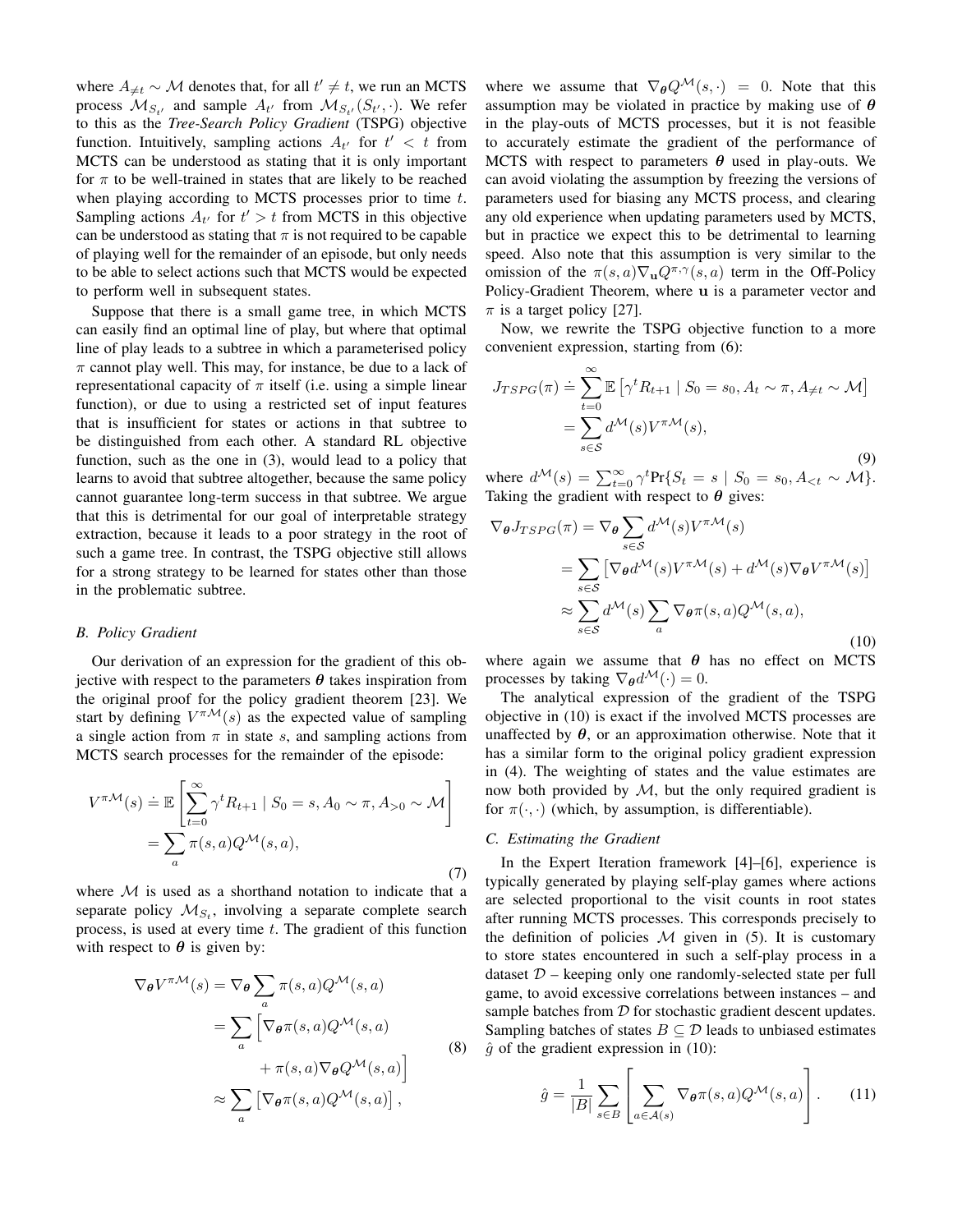Optimisation of the cross-entropy loss typically used in Expert Iteration requires storing MCTS visit counts  $N(s, a)$ for all  $a \in \mathcal{A}(s)$  in the dataset  $\mathcal{D}$ , alongside the states s. Instead of storing visit counts, our approach requires storing MCTS value estimates  $\hat{Q}(s, a)$  for all actions  $a$  – these are simply the state-value estimates  $\hat{V}(s')$  of all successors s' of s. These values can be plugged into (11) as unbiased estimators for  $Q^{\mathcal{M}}(s,a)$ .

We now have an unbiased estimator of the gradient which can be readily computed from data collected as in the standard Expert Iteration self-play framework. The form of this estimator most closely resembles that of the Mean Actor-Critic [28], in the sense that we explicitly sum over all actions rather than sampling trajectories with actions selected according to  $\pi$ . As in the gradient estimator of the Mean Actor-Critic, it is unnecessary to subtract a state-dependent baseline from  $Q^{\mathcal{M}}(s, a)$  for variance reduction, as is typically done in sample-based estimators of policy gradients [23], [25].

# IV. LEARNING OFFSETS FROM EXPLORATORY POLICY

A differentiable policy  $\pi$  is typically implemented to compute logits  $z(s, a) = \theta^\top \phi(s, a)$ , where  $\theta$  is a trainable parameter vector and  $\phi(s, a)$  is a feature vector for a state-action pair  $(s, a)$ . Probabilities  $\pi(s, a)$  are subsequently computed using the softmax function;  $\pi(s, a) = \frac{\exp(z(s, a))}{\sum_{a'} \exp(z(s, a'))}$ . In preliminary testing, we found that there is a risk for strong features that are only discovered and added in the middle of a self-play training process [29] to remain unused. When this happens, it appears like the learning approach remains stuck in what used to be a local optimum given an older feature set, even though newly-added features should enable escaping that local optimum. First, we elaborate on why this can happen, and subsequently propose an approach to address this issue.

#### *A. Gradients for Low-probability Actions*

Suppose that  $\pi$  uses the softmax function, as described above. Then, the gradient of  $\pi(s, a)$  with respect to the  $i^{th}$ parameter  $\theta_i$  of the parameter vector  $\theta$  is given by

$$
\nabla_{\theta_i} \pi(s, a) = \pi(s, a) \sum_{a'} \left( \delta_{aa'} - \pi(s, a') \right) \phi_i(s, a'), \quad (12)
$$

where the Kronecker delta  $\delta_{aa'}$  is equal to 1 if  $a = a'$ , or 0 otherwise, and  $\phi_i(s, a')$  denotes the  $i^{th}$  feature value for the state-action pair  $(s, a')$ .

This is the gradient that is multiplied by  $Q^{\mathcal{M}}(s, a)$  in (11) to compute the update for the parameter  $\theta_i$  corresponding to the feature  $\phi_i$ . In cases where features value  $\phi_i(s, a)$  correlate strongly with state-action values  $Q^{\mathcal{M}}(s, a)$ , we would intuitively expect to obtain consistent, high-value gradient estimates to rapidly adapt  $\theta_i$ . However, if previous learning steps – possibly taken before the feature  $\phi_i$  was being used at all – resulted in a parameter vector  $\theta$  such that  $\pi(s, a)$  is low (i.e.,  $\pi(s, a) \approx 0$ ), this gradient will also be close to zero and learning progresses very slowly.

An example in which we were consistently able to observe this problem is the game of Yavalath [30], in which players



Fig. 1. Immediate win and loss features for the White player in Yavalath.

win the game by constructing lines of four pieces of their colour, but immediately lose if they first construct a line of three pieces of their colour. Fig. 1 provides a graphical representation of three features that could be used to detect winning and/or losing moves. The top feature detects winning moves that place a piece to complete a line of four, and the bottom two features detect losing moves that place pieces to complete lines of three. Note that the features that detect losing moves can be viewed as more "general" features, in the sense that they will also always be active in situations where the win-detecting feature is active.

When the set of features is automatically grown over time during self-play, and more "specific" features are constructed by combining multiple more "general" features [29], the loss-detecting features are often discovered before the windetecting features. These features are – as expected – quickly associated with negative weights, resulting in low probabilities  $\pi(s,a) \approx 0$  of playing actions a in which loss-detecting features are active. When a win-detecting feature is discovered at a later point in time, the loss-detecting features result in low probabilities  $\pi(s, a)$  for most situations in which the windetecting feature also applies, leading to gradients and update steps close to 0 despite a strong correlation between feature activity and high values (winning games).

## *B. Exploratory Policy as Baseline*

In most (sample-based) policy gradient methods [23]–[25], there is no longer a  $\nabla_{\theta} \pi(s, a)$  term in the gradient estimator. Instead of summing over all actions, updates are typically performed for actions a sampled according to  $\pi(s, \cdot)$ , which leads to a  $\nabla_{\theta} \log \pi(s, a)$  term in the gradient estimator. This gradient, when combined with a softmax-based policy  $\pi$ , no longer leads to the issue described above. However, there is a closely-related issue in that actions  $a$  with low probabilities  $\pi(\cdot, a)$  are rarely sampled at all; this problem is generally viewed as a lack of exploration. This is commonly addressed by introducing an entropy regularization term in the objective function, which punishes low-entropy policies [31]. That solution is not acceptable for our goals, because it forces an element of exploration in the learned policies – this is precisely the property inherent in the standard crossentropy-based approach of Expert Iteration that we aim to avoid. Instead, we propose to use the parameters of a more exploratory policy as a baseline, and train offsets from those parameters using our new policy gradient approach.

Consider a softmax-based policy  $\pi_{ce}$ , parameterised by a vector  $\theta_{ce}$ , trained to minimise the standard cross-entropy loss normally used in Expert Iteration. For any given state s, this loss is given by (13), where  $\mathcal{M}_s(s)$  and  $\pi_{ce}(s)$ ,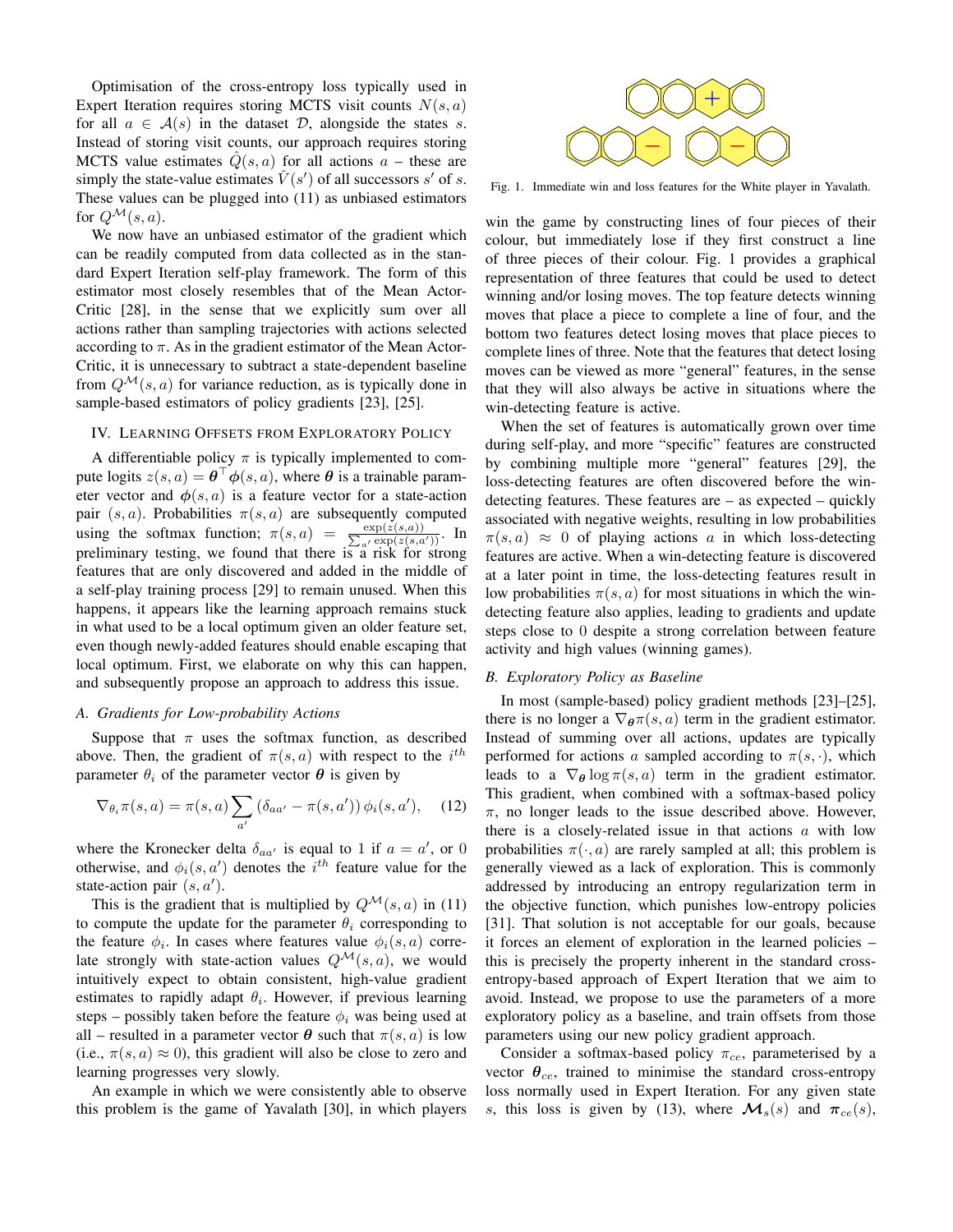respectively, denote discrete probability distributions (vectors) over all actions in the state s.

$$
\mathcal{L}_{ce}(s) = -\mathcal{M}_s(s)^\top \log \pi_{ce}(s)
$$
 (13)

Suppose that  $\pi_{ce}$  is defined as a softmax over linear functions of state-action features, parameterised by trainable parameters  $\theta_{ce}$ , as described in the beginning of this section. Then, the gradient of this loss is given by (14):

$$
\nabla_{\boldsymbol{\theta}_{ce}} \mathcal{L}_{ce}(s) = \sum_{a \in \mathcal{A}(s)} \left[ (\pi_{ce}(s, a) - \mathcal{M}_s(s, a)) \times \phi(s, a) \right]
$$
\n(14)

Note that, unlike the gradient in (12), this gradient does not suffer from the problem that the magnitudes of gradient-based updates are close to 0 when the trainable policy (in this case  $\pi_{ce}$ ) has (incorrectly) converged to parameters that result in near-zero probabilities for certain state-action pairs. In the example situation described above for Yavalath, we indeed find that a policy trained to minimise this cross-entropy loss is capable of learning high weights for win-detecting features quickly after the feature itself is first introduced.

We propose to exploit this advantage of the cross-entropy loss by defining the logits  $z(s, a)$  that are plugged into the softmax of a TSPG-based policy  $\pi_{tspg}$  (trained to maximise the TSPG objective of (6)) as follows:

$$
z(s,a) = (\boldsymbol{\theta}_{ce} + \boldsymbol{\theta}_{tspg})^{\top} \boldsymbol{\phi}(s,a). \tag{15}
$$

Here,  $\theta_{ce}$  denotes a parameter vector of a policy  $\pi_{ce}$  trained to minimise the cross-entropy loss – a more "exploratory" policy which learns to mimic the exploratory behaviour of MCTS. When training the policy  $\pi_{tspg}$  to maximise (6), we freeze  $\theta_{ce}$ and only allow the parameters  $\theta_{tspg}$  to be adjusted. This leaves all the gradients and estimators in Section III unchanged. The parameters  $\theta_{ce}$  can be viewed as a smart "initialisation" of parameters, which is dynamic and can change over time due to its own learning process. The parameters  $\theta_{tspg}$  can be viewed as "offsets", and the sum of parameters  $\theta_{ce} + \theta_{tspg}$  are then the parameters that actually optimise the TSPG objective.

# V. EXPERIMENTS

This section describes a number of experiments carried out to compare policies trained to minimise the standard crossentropy loss of (13) with policies trained to maximise the TSPG objective of (6). All experiments are carried out using a variety of deterministic, adversarial, two-player, perfect information board games.

#### *A. Setup*

All policies are trained using self-play Expert Iteration processes [4]–[6]. The policies are all defined as linear functions of state-action features [22], transformed into probability distributions using a softmax, as described in Section IV. The sets of features grow automatically throughout self-play [29].

Experience is generated in self-play, where all players are identical MCTS agents. They use the same PUCT strategy as AlphaGo Zero [4] for the selection phase, with an exploration constant of 2.5, and a policy  $\pi_{ce}$  trained to minimise crossentropy loss providing bias. All value estimates are in the range  $[-1, 1]$ , where  $-1$  corresponds to losses, 0 to ties, and 1 to wins. In the selection phase, unvisited actions are not automatically prioritised; they are assigned a value estimate equal to the value estimate of the parent node. We experiment with policies trained on the cross-entropy objective, as well as policies trained on the TSPG objective, for the play-out phase. Every turn, MCTS re-uses the relevant subtree of the complete search tree generated in previous turns, and runs 1600 additional MCTS iterations (800 in Hex on the  $11\times11$ board, due to high computation time). Actions in self-play are selected proportional to the MCTS visit counts (i.e. sampled from the  $\mathcal{M}_s$  distributions in root states s).

Every training run described in this section consists of 200 sequential games of self-play. For every state s encountered in self-play, we store a tuple  $\langle s, M_s, Q_s \rangle$  in an experience buffer, where  $\mathcal{M}_s$  denotes the distribution induced by the visit counts of MCTS, and  $\mathcal{Q}_s$  denotes a vector of value estimates  $Q(s, a)$  for all actions  $a \in \mathcal{A}(s)$ . Note that the choice to store every encountered state, rather than only one state per full game of self-play, may lead to a poor estimate of the desired distribution over states due to high correlations, but is better in terms of sample efficiency. The maximum size of the experience buffer, which operates as a FIFO queue, is 400.

After every turn in self-play, we run a single mini-batch gradient descent (or ascent) update per vector of parameters that we aim to optimise (first updating any parameters for cross-entropy losses, and then any parameters for the TSPG objective). Gradients are averaged over mini-batches of up to 30 samples, sampled uniformly at random from the experience buffer. Updates are performed using a centered variant of RM-SProp [32], with a base learning rate of 0.005, a momentum of 0.9, a discounting factor of 0.9, and a constant of  $10^{-8}$ added to the denominator for stability. After every full game of self-play, we add a new feature to the set of features [29].

All self-play games are automatically terminated after 150 moves. In the play-out phase of MCTS, play-outs are terminated and declared a tie after 200 moves have been selected according to the play-out policy.

Some of the experiments involve evaluating the playing strength of different variants of MCTS after self-play training as described above. We use *Biased MCTS* to refer to a version of MCTS that is identical to the agents used to generate selfplay experience as described above, except for that it selects actions to maximise visit count, rather than selecting actions proportional to visit counts, in evaluation games. We use *UCT* to refer to a standard implementation of MCTS [1], [3], using the UCB1 strategy [33] with an exploration constant of  $\sqrt{2}$  in the selection phase of MCTS, and selecting actions uniformly at random in the play-out phase. We also allow UCT to reuse search trees from previous turns.

# *B. Results*

In the first experiment, we compare the raw playing strength of standalone policies trained to either minimise the standard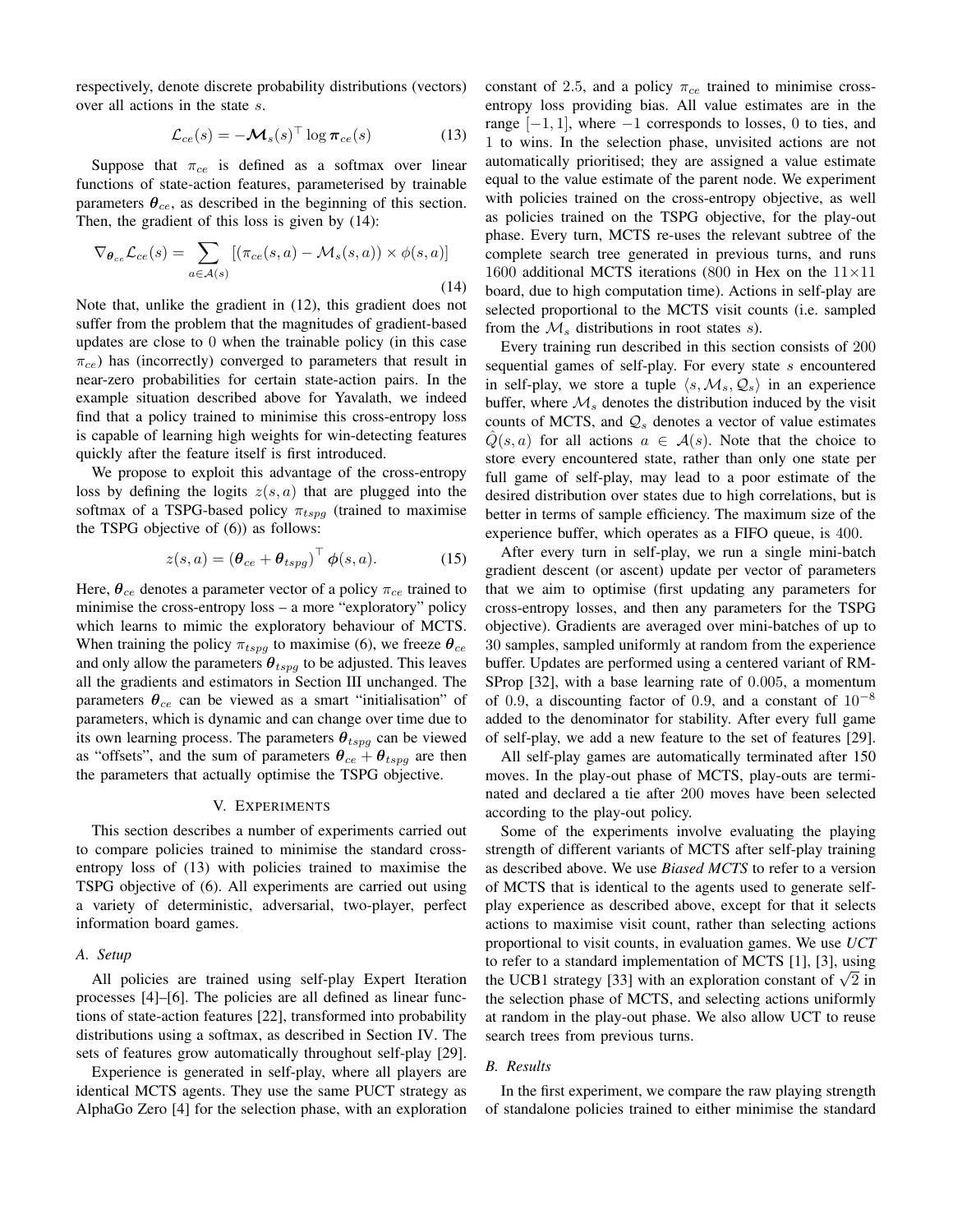

Fig. 2. Win percentages of  $\pi_{tspg}$  and  $\pi_{ce}$  (double) against  $\pi_{ce}$ , evaluated after 1, 25, 50, 100, and 200 games of self-play.

cross-entropy loss, or to maximise the TSPG objective. At various checkpoints during the self-play learning process (after 1, 25, 50, 100, and 200 games of self-play), we run evaluation games between softmax-based policies using the parameters learned at that checkpoint for either objective. We use  $\pi_{ce}$ to denote the policy trained on the cross-entropy loss. This is also the same policy that is used throughout self-play to bias the selection phase. We use  $\pi_{tspq}$  to denote the policy trained on the TSPG objective. Finally, we use  $\pi_{ce}$  (double) to denote a policy that – like  $\pi_{tspq}$  – uses the parameters of  $\pi_{ce}$  as a baseline (see Subsection IV-B), but – unlike  $\pi_{tspg}$  – again uses the cross-entropy loss to compute offsets from the baseline parameters.

Fig. 2 depicts learning curves, with the win percentages of  $\pi_{tspg}$  and  $\pi_{ce}$  (double) against  $\pi_{ce}$  measured at the different checkpoints. We repeat the complete training process from scratch five times with different random seeds, and play 200 evaluation games for each repetition. This leads to five different estimates of each win percentage, each of which is itself measured across 200 evaluation games. We use the sample bootstrap method to estimate 95% confidence intervals [34], [35] from these five estimates of win percentage per checkpoint, which are depicted as shaded areas.

It is clear from the figure that  $\pi_{tspq}$  consistently outperforms  $\pi_{ce}$ , in many games by a significant margin. We also observe that  $\pi_{ce}$  (double) occasionally outperforms  $\pi_{ce}$ , but generally by a smaller margin than  $\pi_{tspg}$ .

Table I shows win percentages in evaluation games of a Biased MCTS agent versus UCT. We compare two variants of the Biased MCTS; one where the cross-entropy-based  $\pi_{ce}$ (double) policy is used to run MCTS play-outs, and one where the TSPG-based  $\pi_{tspg}$  policy is used to run MCTS play-outs. In both cases, we use the final parameters learned after 200 games of self-play. Because our focus in this paper is on evaluating the quality of learned policies or strategies, we run these evaluation games with equal MCTS iteration count limits for all players. Note that this is not representative of playing strength under equal time constraints, since Biased MCTS generally takes more time to run than UCT. However, we do in most games find that Biased MCTS still outperforms UCT

TABLE I WIN % OF BIASED MCTS VS. UCT (AFTER 200 GAMES OF SELF-PLAY).

|                            | Win $\%$ (95% bootstrap conf. interval) |                        |
|----------------------------|-----------------------------------------|------------------------|
| Game (board size)          | $\pi_{ce}$ (double) play-outs           | $\pi_{tspg}$ play-outs |
| Breakthrough $(8\times8)$  | 100.0 (100.0, 100.0)                    | 100.0 (100.0, 100.0)   |
| Connect 4 $(6\times7)$     | 76.0 (72.0, 80.5)                       | 72.0 (67.5, 77.3)      |
| Fanorona $(5\times9)$      | 99.5 (99.0, 100.0)                      | 99.2 (98.5, 100.0)     |
| Gomoku $(15\times15)$      | 28.0(22.5, 34.0)                        | 18.0(15.5, 20.5)       |
| Hex $(7\times7)$           | 89.5 (84.0, 95.0)                       | 88.5 (84.0, 93.0)      |
| Hex $(11\times11)$         | 86.5 (78.5, 94.5)                       | 71.0 (50.0, 95.0)      |
| Knightthrough $(8\times8)$ | 76.5(73.5, 80.0)                        | 63.0(57.5, 69.5)       |
| Othello $(8\times8)$       | 69.0 (64.0, 73.5)                       | 69.0 (66.0, 72.0)      |
| Teeko $(5\times5)$         | 97.0(94.5, 100.0)                       | 93.8(91.8, 95.0)       |
| Yavalath $(5\times5)$      | 100.0 (100.0, 100.0)                    | 98.5 (97.5, 99.5)      |

under equal time constraints (with most results being slightly improved since our previously-published results [29]).

Similar to the evaluation in the previous subsection, we include all the different parameters learned from the five different repetitions of training runs in the evaluation. For each vector of parameters resulting from a different repetition, we run 40 evaluation games, for a total of 200 evaluation games across the five repetitions. The different estimates of win percentages from different repetitions are used to construct 95% bootstrap confidence intervals, which are shown in brackets in the table. In most games, we observe that both variants of Biased MCTS significantly outperform UCT, but play-outs from the cross-entrop-based  $\pi_{ce}$  (double) policy often appear to be slightly more informative to the MCTS agent than playouts based on the TSPG objective.

Fig. 3 depicts how the entropy in distributions over actions as computed by a number of different policies varies throughout different stages of the different games. The entropy values are normalised to adjust for differences in the number of legal actions between different games and different stages of the same game. These entropy values were recorded in the evaluation games of Biased MCTS vs. UCT, for which win percentages are shown in Table I. In most stages of most games, we find that UCT has the highest entropy, followed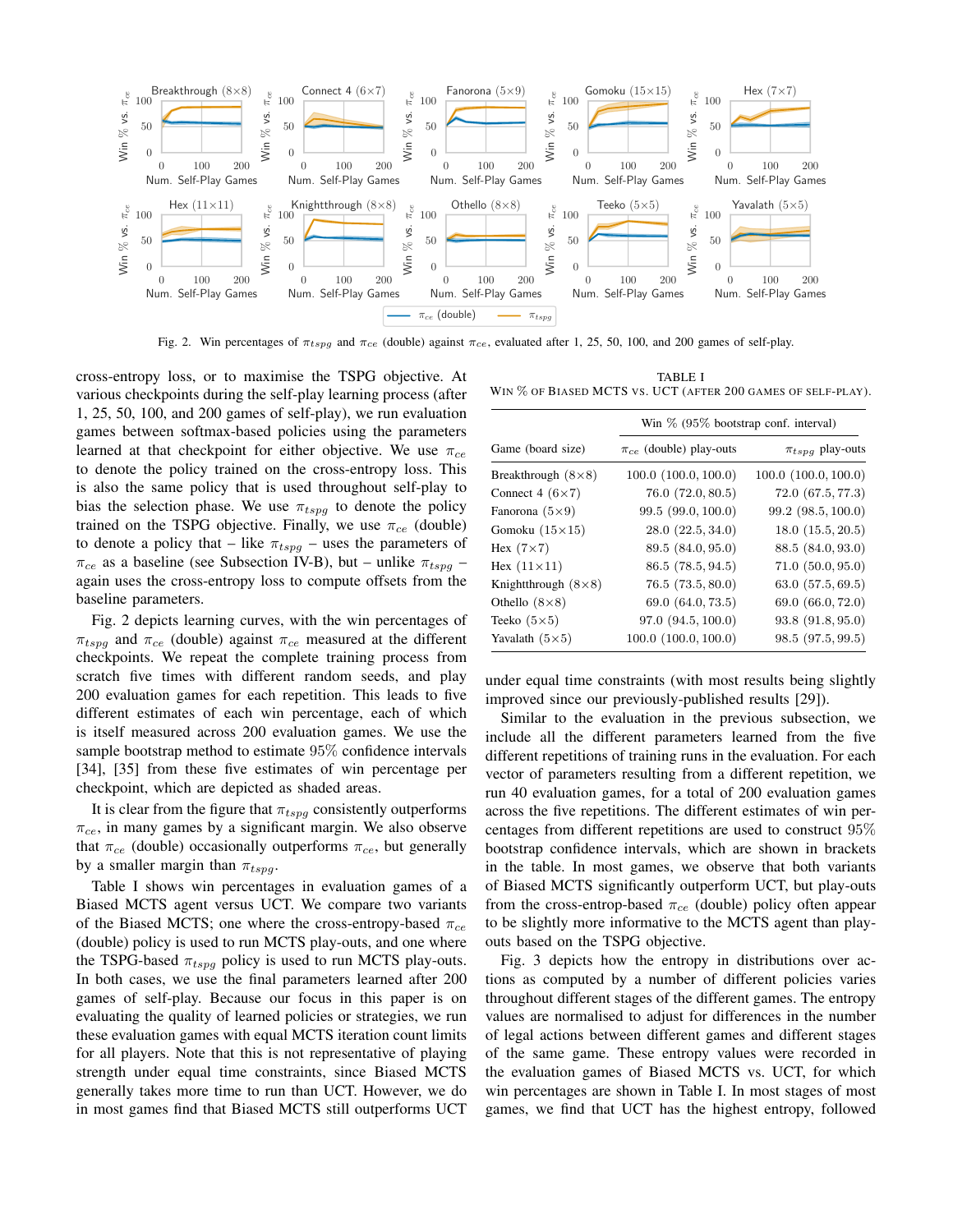

Fig. 3. Entropy in distributions over actions for different policies at different stages of a game. Entropy values on the y-axis are normalised to adjust for differences in number of legal actions. Game time (x-axis) corresponds to turn counter divided by total number of turns played in the corresponding match. For UCT and Biased MCTS, the distributions over actions are derived from the visit counts. Shaded regions depict standard deviation.



Fig. 4. Kernel density estimates for the distributions of  $\theta$  values learned when optimising cross-entropy loss ( $\theta_{ce}$ ) or the TSPG objective ( $\theta_{ce} + \theta_{tspq}$ ) in Othello.

(often closely) by  $\pi_{ce}$ , followed by Biased MCTS, finally followed by  $\pi_{tspq}$ .

Fig. 4 depicts kernel density estimates for the distributions of values in the learned parameter vectors after 200 games of self-play when optimising for the cross-entropy loss  $(\theta_{ce})$ or the TSPG objective  $(\theta_{ce} + \theta_{tspq})$  in the game of Othello. We observe that the cross-entropy loss leads to a higher peak of parameter values close to 0, and a shorter range of more extreme parameter values far away from 0. In all other games (plots omitted to save space), we consistently observed similar differences between the two distributions.

#### VI. DISCUSSION

The clear advantage in playing strength that  $\pi_{tspg}$  has over  $\pi_{ce}$  in Fig. 2 suggests that the TSPG objective is better suited for learning strong strategies, likely due to the lack of incentive to explore in the objective. The  $\pi_{ce}$  (double) policy slightly outperforms  $\pi_{ce}$  in some games, which suggests that some small gains in playing strength may simply be due to the increased number of gradient descent update steps that are taken by  $\pi_{ce}$  (double) in comparison to  $\pi_{ce}$ .

The results in Table I suggest that, despite the higher playing strength of  $\pi_{tspq}$ ,  $\pi_{ce}$  (double) may be more informative when used as a play-out policy for MCTS agents. It has previously been observed [10], [12], [17] that policies optimised for "balance", rather than standalone playing strength, may result in more informative evaluations from MCTS play-outs. Our results suggest that the cross-entropy loss may similarly lead to more balanced policies, leading to a decreased likelihood of biased evaluations.

The entropy plots in Fig. 3 show that the distributions over actions recommended by  $\pi_{tspg}$  tend to have the lowest entropy, which means that  $\pi_{tspq}$  more often approaches deterministic policies, by assigning the majority of the probability mass to only one or a few actions. We expect this to be beneficial for extraction of interpretable strategies from trained policies, because it means that there is more often a clear ranking of actions, and little ambiguity as for which action to pick in any given game state.

An interesting observation is that  $\pi_{ce}$  is explicitly optimised (through the cross-entropy loss) for having distributions close to those of Biased MCTS, but it still often has significantly higher entropy than Biased MCTS. In terms of entropy, the distributions resulting from  $\pi_{tspq}$  appear to be closer to those of Biased MCTS in many games, despite not being directly optimised for that target.

The results in Fig. 4 suggest that optimising for TSPG rather than cross-entropy loss may make it easier to obtain a clear ranking of features, due to differences between feature weights being more exaggerated, and fewer different features having highly similar weights. We again expect this to be beneficial for interpretation of learned strategies. A comparison to results published on learning balanced play-out policies in Go [12] supports the observation described above that the crossentropy loss may lead to more "balanced" [10] policies.

## VII. CONCLUSION

We proposed a novel objective function, referred to as the TSPG objective, for policies in Markov decision processes. Intuitively, a policy that maximises this objective function can be understood as one that selects actions such that, in expectation, an MCTS agent can perform well when playing out the remainder of the episode. We derive a policy gradient expression, which can be estimated using value estimates resulting from MCTS processes. Policies can be trained to optimise this objective using self-play, similar to cross-entropybased policies in AlphaGo Zero and related research [4]–[6].